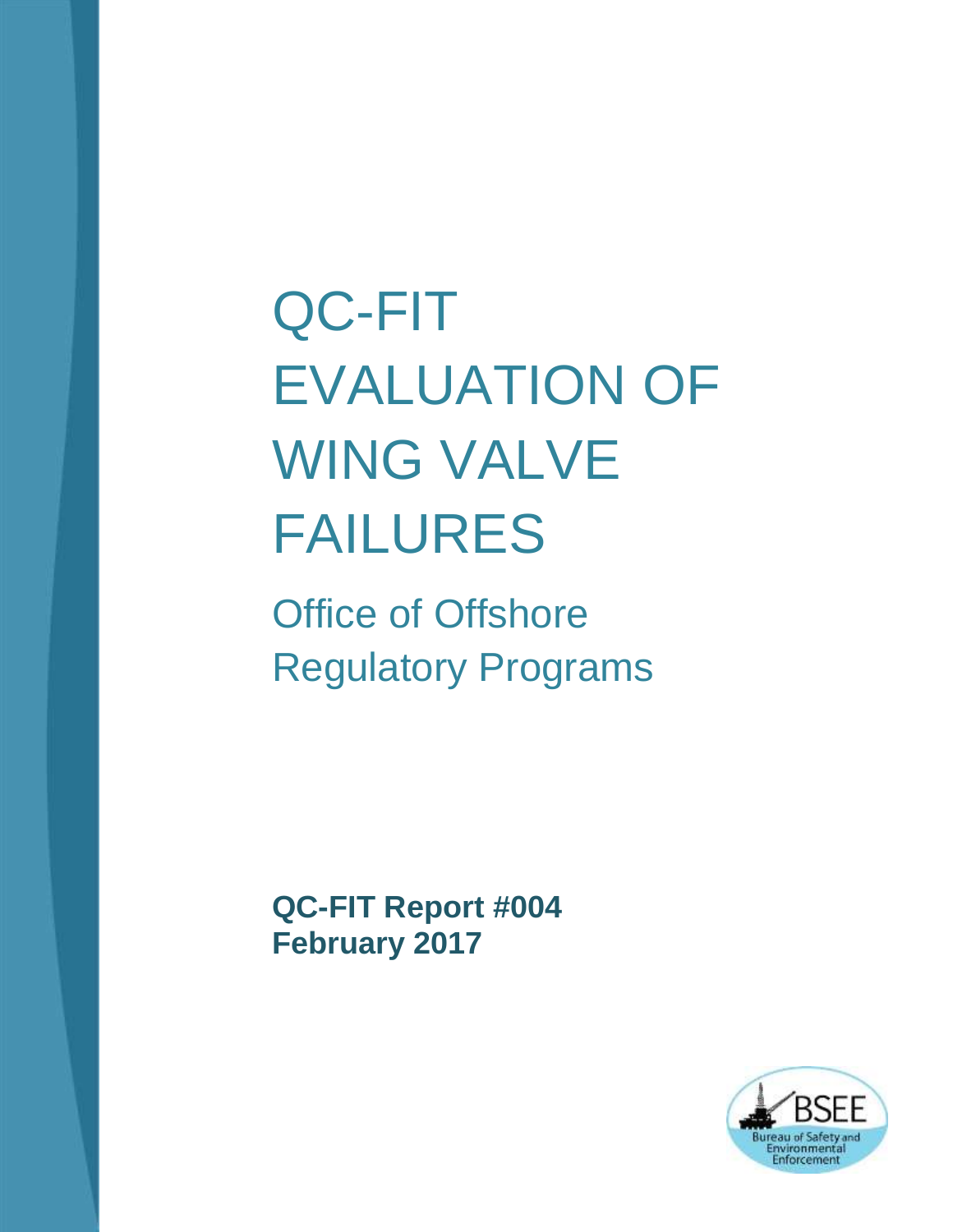# **EXECUTIVE SUMMARY**

On October 13, 2015, an initial blow out preventer (BOP) stump testing on the abandonment job of the well was conducted in the Gulf of Mexico (GOM) utilizing the Noble Paul Romano rig at Garden Banks block 216 Well Number 5 at a waterdepth of 1450 feet. After several attempts, HESS Corporation crew discovered that the failure to operate the actuator on the BOP blind shear ram (BSR) assembly was a result of failed actuator fasteners. The Original Equipment Manufacturer (OEM) reported the BSR fastener failure to the Bureau of Safety and Environmental Enforcement (BSEE) as a "near miss incident." Upon removal of the BOP stack on the surface five fasteners were found to have failed on the upper BSR of the Cam Block cylinder area and one on the lower BSR at the nut area. The BOP was in service April 28 – September 20, 2015, then went through the overhaul and was reinstated in service during September 21-28, 2015. The OEM also informed BSEE there was another impacted GOM active rig Amos Runner, with LLOG as the lease holder at Mississippi Canyon 794 Well number 001 at a water depth of 1462 feet.

In response, BSEE convened the Quality Control Failure Incident Team (QC-FIT) to conduct a technical evaluation of the equipment involved and determine if there were global quality assurance/quality control (QA/QC), technology, safety, or environment concerns that needed to be addressed by the BSEE and/or industry related to the design and use of subsea fastener equipment on the Outer Continental Shelf (OCS). This QC-FIT technical evaluation consisted of meetings with the operator, contractors, and OEMs and reviews of applicable reports, technical documents and industry standards. These activities provided significant information about the fasteners' design, material properties, manufacturing processes and protective coatings of the bolts to determine their fitness for service. A comprehensive list of recommendations is outlined at the end of this report.

The QC-FIT key concerns raised during the technical evaluation included the following:

- The Root Cause Analysis (RCA) conducted by the OEM showed BOP BSR fasteners with material hardness values greater than 35 HRC which increases the risk of failures due to hydrogen emberittlement. NORSOK M-001 Fifth Edition, September 2014 standard Section 6.1 states that "for submerged parts that may be exposed to cathodic protection (CP), for martensitic carbon, low-alloy and CRA, the hardness of any components shall not exceed 328 HB or 35 HRC."
- The specified post electroplating bake time was 3-5 hours in reference to an older version of ASTM B633 1998 Edition. The revised ASTM B633 2011 Edition for electroplated steel with hardness values greater than 31 HRC should be post baked to reduce the risk of hydrogen embrittlement. ASTM B633 2011 refers to ASTM B 850 2009 Table 1 which requires a post electroplating bake treatment time of a minimum of 8 hrs for material having a tensile strength >\_1000MPa (31 HRC).
- The maximum allowable tensile stress for closure bolting exceeded 83% of the minimum specified yield strength limit as per API 16A Third Edition December 2004, reaffirmed in August 2010 *"Specification for Drill Through Equipment."*
- Other possible causes of brittle fractures in fasteners (such as a crack at the root of a thread) should also be evaluated after fastener manufacturing. The possibility of pre-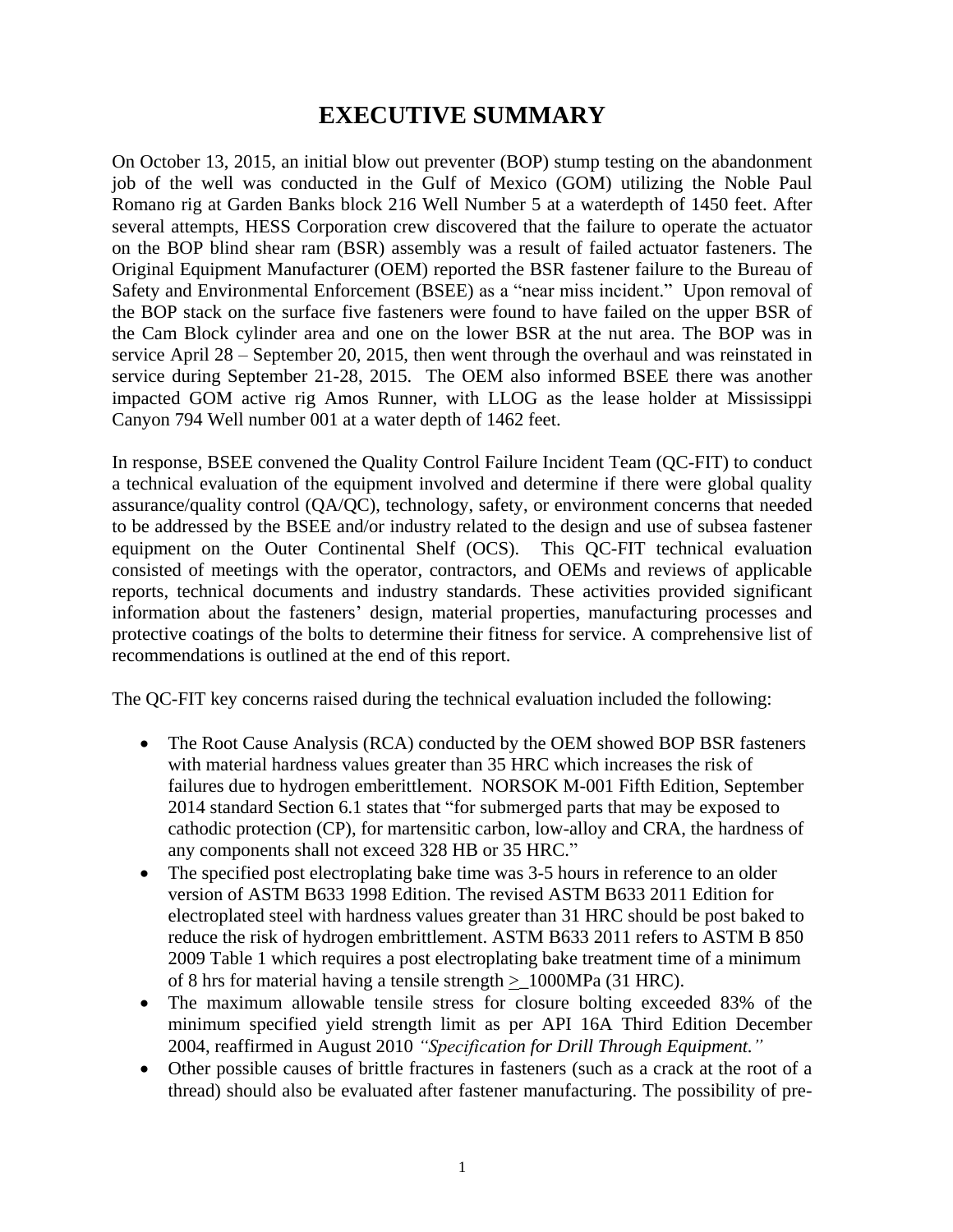existing cracks at the root of the threads due to inadequate heat treatment could continue into the threaded region and across the diameter resulting in premature failure of fasteners under normal load condition.

 Industry should perform a comprehensive review of industry standards related to fasteners and develop consistent guidance for ideal material property requirements for subsea fastener manufacturing. The review should also include a comprehensive analysis of manufacturing best practices and environmental service conditions for subsea fasteners.

As a result of these findings, in the interest of safety, BSEE recommends the following:

- The OEM should review the following for the fasteners: design, load, material specification, torque specification based on the lubricant used, installation, maintenance, fatigue and its impact on the functional performance for fasteners in other locations such as BOP shear blades, LMRP assemblies, etc.
- BSEE agrees with the OEM's recommendation to replace the fasteners with higher hardness values of 38-42 HRC with revised fasteners with lower hardness values of 31-34 HRC.
- The operators and inspectors should understand that the fasteners failures are not limited to BOP BSR fasteners, but failures may occur with fasteners with higher hardness values used in other locations such as BOP shear blades, LMRP assemblies, etc.
- The OEM should follow appropriate sections from the latest revision of API 20E *First Edition,* June 2013 "*Alloy and Carbon Steel Fastening for Use in the Petroleum and Natural Gas Industries,"* ASTM B633 2015 Edition, *"Standard Specification for Electrodeposited Coatings of Zinc on Iron and Steel,"* ASTM B849 2002 Edition (reapproved 2013), *"Standard Specification for Pre-Treatments of Iron or Steel for Reducing Risk of Hydrogen Embrittlement"* & ASTM B850 1998 Edition (reapproved 2015), *"Standard for Post-Coating Treatments of Steel for Reducing the Risk of Hydrogen Embrittlement."* industry standards specifications for fastener manufacturing.
- Industry should perform a comprehensive review of relevant industry standards API, ASTM, ASME, NACE, NORSOK, ISO, etc. and develop consistent guidance for ideal material property requirements for subsea critical equipment fastener manufacturing. The review should also include a comprehensive analysis of manufacturing best practices and environmental service conditions for subsea fasteners.
- As noted in the previous H4 bolt and HC Connector QC-FIT reports, industry needs to develop a common database to ensure that the data for bolt failures of components used on safety critical equipment are collected, analyzed, and the recommended replacements are shared with industry and BSEE.
- Existing industry practices and BSEE regulations related to QA/QC and quality management systems may not be adequate to ensure that components were manufactured as "fit for service" at all levels of manufacturing supply chain. QA/QC practices should include controls for producing products and identifying nonconformities to industry standards and specifications.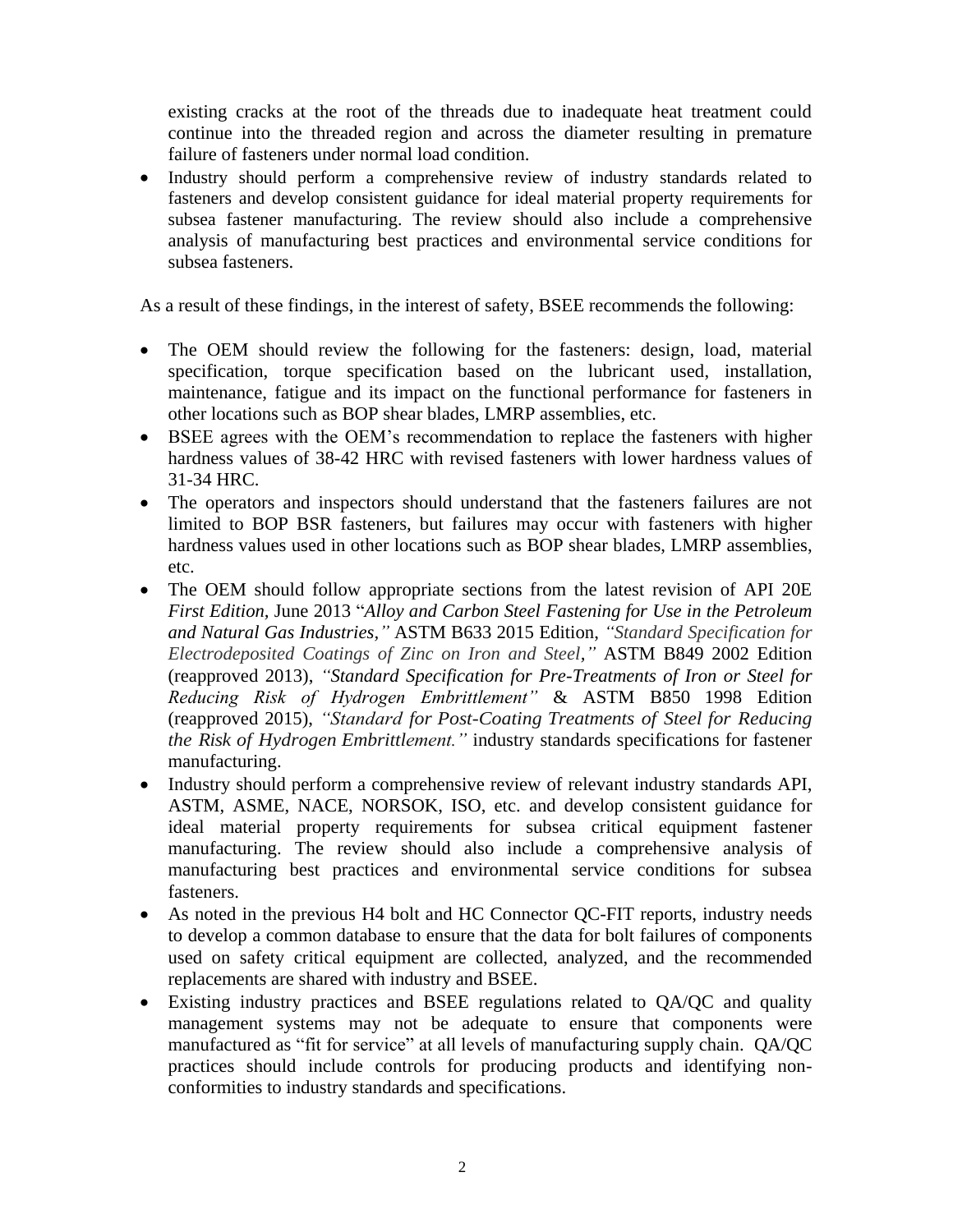- Industry should evaluate the latest edition of API Specification O1, Ninth Edition, June 2013 including the addendums, *"Specification of Quality Management Systems Requirements for Manufacturing Organizations for the Petroleum and Gas Industry"* for the following:
	- o This evaluation should also help develop and implement improvements to address the oversight and auditing of subcontracted second-tier, third-tier and lower tiered vendors who perform a manufacturing process in the manufacturing chain. This requirement would ensure proper manufacturing at the lowest levels.
	- o Ensure that the API monogram program provides sufficient audit mechanism such that the OEMs are in full compliance with API Specification Q1 Ninth Edition.
- BSEE should review the latest edition of API Specification Q1 Ninth Edition for consideration to be incorporated into regulations. This specification defines the fundamental quality management system requirements for those claiming conformance to the requirements of this specification and help ensure that a piece of equipment is manufactured per the OEM's QMS specified requirements. API Spec. Q1 Ninth Edition also emphaizes for the following:
	- o API may audit subcontracted second and third-tier vendors who perform manufacturing processes, to ensure their compliance with the requirements of the applicable standards.
	- o Verification of the design, development and manufacturing processes at each stage of an OEM's supply chain. QA/QC practices should include controls for producing expected products, identifying non-conformities and their compliance with the requirements of applicable API product specifications and/or standards.
- BSEE and/or industry should consider conducting a joint industry research project on fasteners to determine the ideal material and coating properties, design, related torque specification based on the lubricant used, installation, maintenance, fatigue, fastener thread manufacture, load capacity, cathodic protection, and the impact of the stress load conditions on the fastener performance and reliability during subsea service.
- BSEE should closely monitor the industry's adoption of API Specification Q2, First Edition, June 2016, "*Specification for Quality Management System Requirement for Service Supply Organizations for the Petroleum and Gas Industries"* and consider whether this specification should be incorporated into regulations. This specification defines the process and risk based QMS requirements and provides guidance ensuring that a piece of equipment is manufactured per the OEM's requirements.
- API Standard 18LCM, First Edition, *"Standard for Product Lifecycle Management for the Petroleum and Natural Gas Industry"* will be published in the next few months. BSEE should review this specification for consideration to incorporate into regulations..
- BSEE should evaluate API Spec 20E First Edition, June 2013, *"Alloy and Carbon Steel Bolting for Use in the Petroleum and Natural Gas Industry"* for incorporation by reference into regulations for consistency in material property requirements, with the aim to improve offshore safety and environmental protection.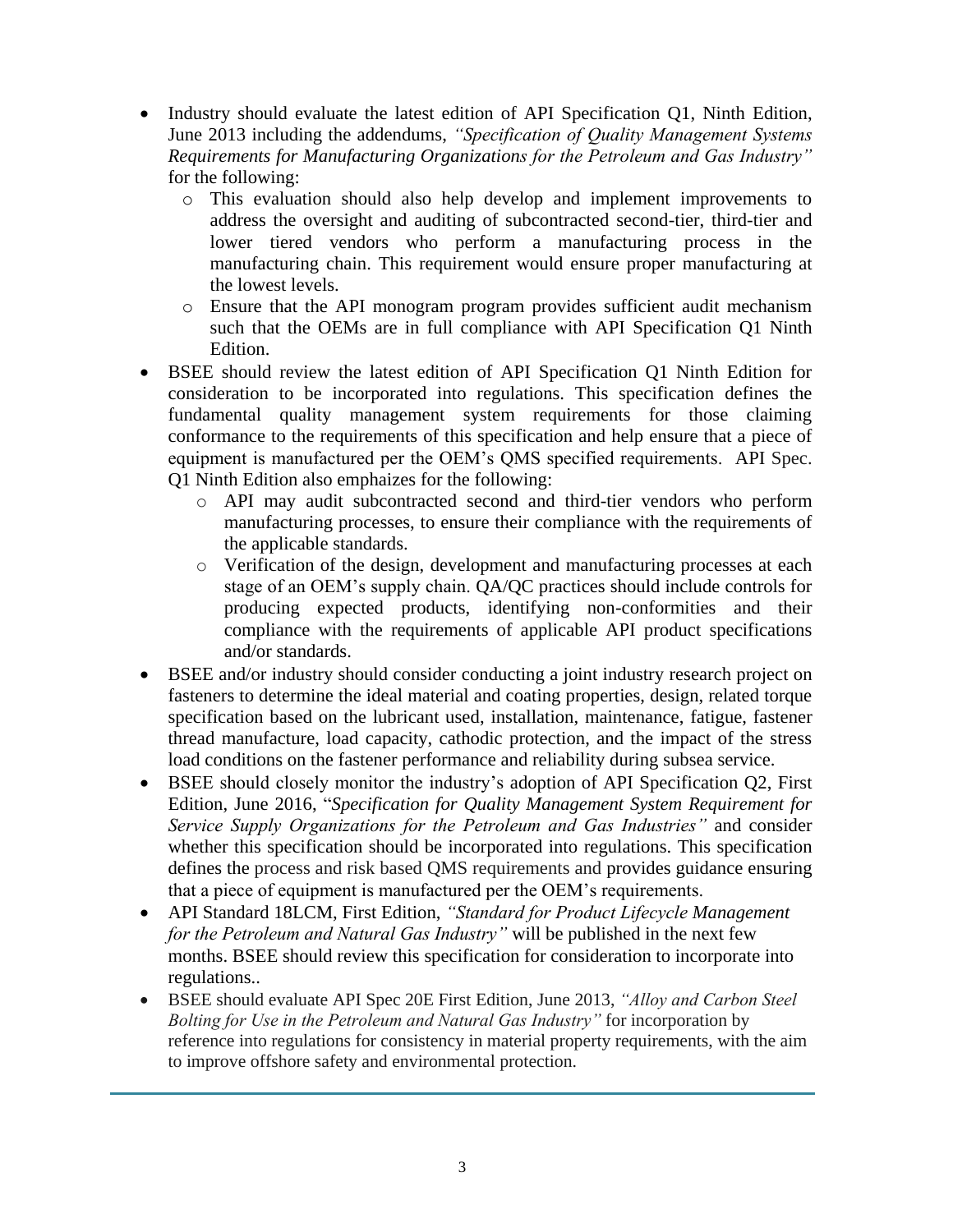## **TABLE OF CONTENTS**

# **LIST OF FIGURES AND TABLE**

# **FIGURES**

| FIGURE 5: CRACKS THAT EXTEND INTO THE THREADS BELOW THE FRACTURE FACE  8 |  |
|--------------------------------------------------------------------------|--|
|                                                                          |  |
| FIGURE 7: CRACKS OBSERVED IN THREAD AND THREAD ROOT NEAR FRACTURE10      |  |
|                                                                          |  |
|                                                                          |  |
| <b>TARLE</b>                                                             |  |

## **TABLE**

|--|--|--|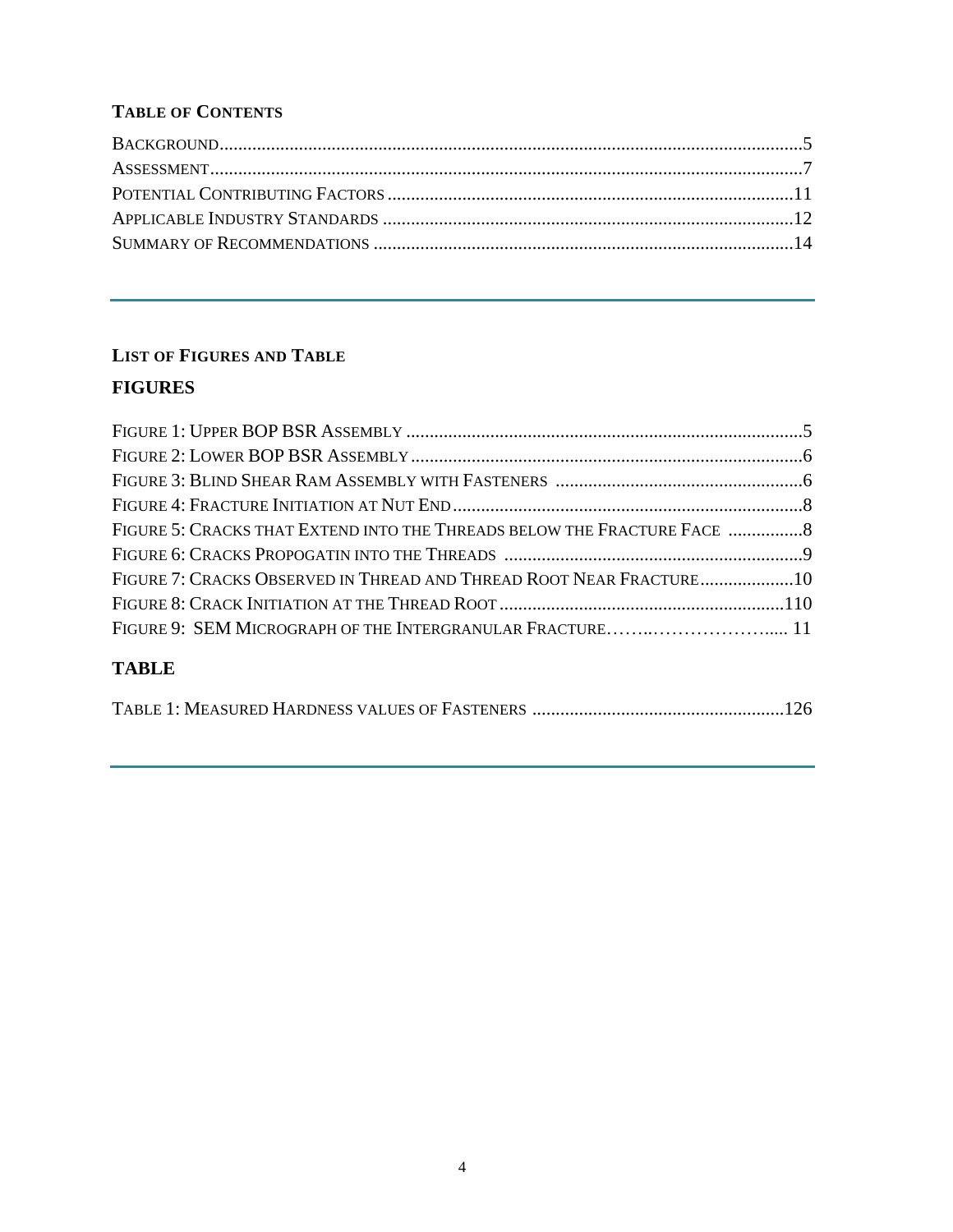# <span id="page-5-0"></span>**BACKGROUND**

On October 13, 2015, an initial blow out preventer (BOP) stump testing on the abandonment job of the well was conducted in the Gulf of Mexico (GOM) utilizing the Noble Paul Romano rig at Garden Banks block 216 Well Number 5 at a waterdepth of 1450 feet. After several attempts, HESS Corporation crew discovered that the failure to operate the actuator on the BOP blind shear ram (BSR) assembly was a result of failed actuator fasteners.The OEM reported the BSR fastener failure to BSEE as a "near miss incident." Upon removal of the BOP stack on the surface five fasteners were found to have failed on the upper BSR of the Cam Block cylinder and one on the lower BSR at the nut area. The BOP was in service April 28 – September 20, 2015, then went through the overhaul and reinstated in service on September 20, 2015. The OEM also informed BSEE there was another impacted GOM active rig Amos Runner performing well work activity in Mississippi Canyon 794 Well number 001 at a water depth of 1462 feet. There were no reported personnel injuries related to the fasteners failures. The affected fastener failures located on BSR are shown in Figures 1 and 2.



FIGURE 1: UPPER BOP BSR ASSEMBLY (OEM RCA)



FIGURE 2: LOWER BOP BSR ASSEMBLY (OEM RCA)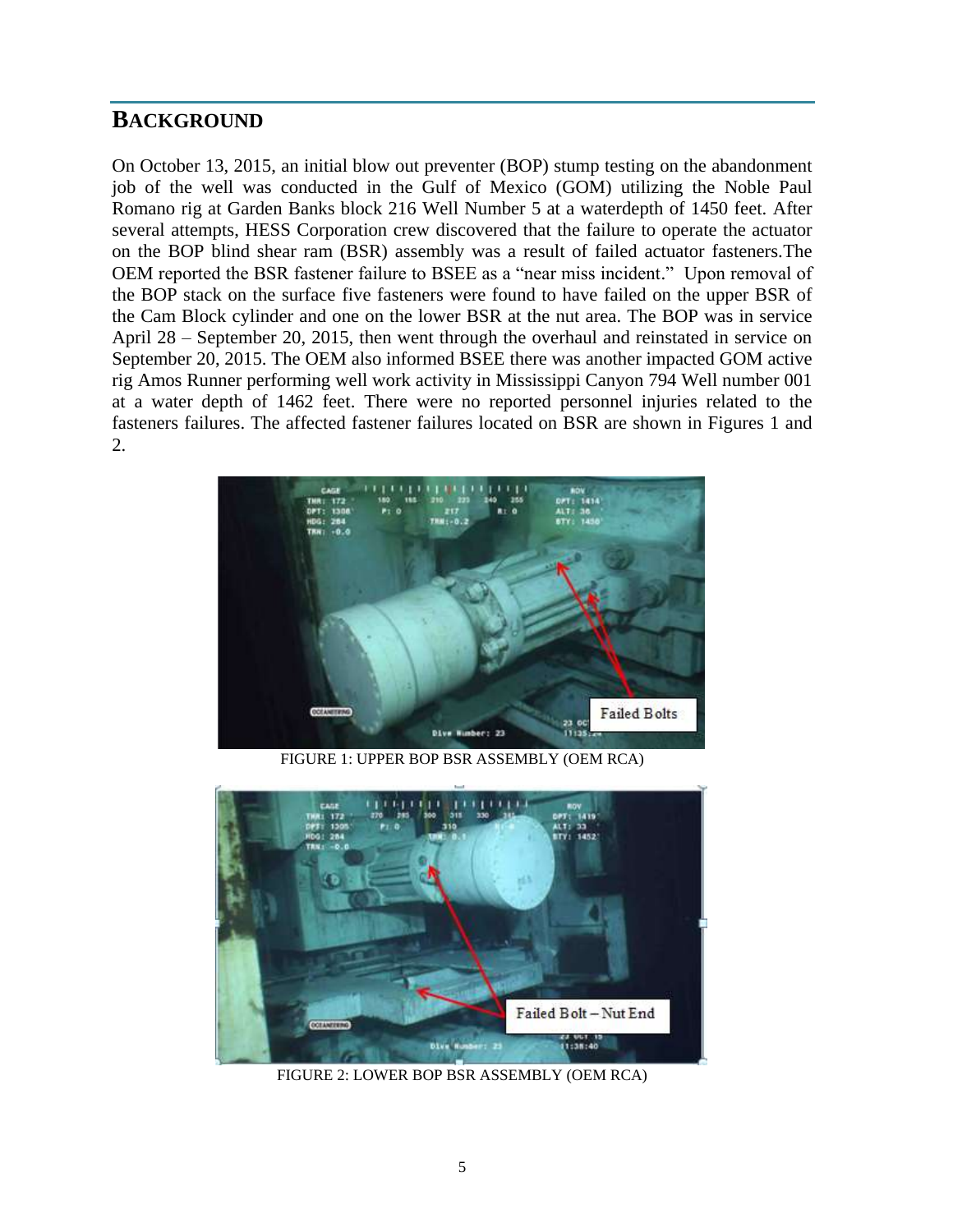The BSR assembly's cylinder head is located on the side of the BOP and is secured by eight fasteners. Five of the eight fasteners fasteners were found to have failed on the upper BSR of the Cam Block cylinder and one on the lower BSR at the nut area. The BSR fasteners assembly schematic is shown in Figure 3.



FIGURE 3: BLIND SHEAR RAM ASSEMBLY WITH FASTENERS HIGHLIGHTED (OEM RCA)

In response to the incident, the OEM conducted a RCA investigation into this failure. The material analysis for the fasteners' chemical and mechanical properties were confirmed to the OEM specified material specification to ASTM A540 Grade B23 2011 Edition, "*Standard Specification for Alloy-Steel Bolting for Special Applications."* The OEM specified the zinc coating and post electroplating bake treatment to be performed at 190°C for 3-5 hours in accordance with ASTM B633 1998 Edition, "*Standard Specification for Electrodeposited Coatings of Zinc on Iron and Steel."* After the BOP was retrieved and the treaceablitiy for the heat code, the fastener material hardness values were reported to be 38-39 HRC. The measured hardness values of the failed fasteners were in the range between 38-42 HRC (Table 1).

The OEM reviewed BSEE QC-FIT Report #2014-01 and decided to lower the yield strength value requirements for the fasteners. The OEM also specified a longer post electroplating bake treatment time of 10 hours minimum for fasteners per ASTM B850 2009 Edition (reapproved 2015): "*Standard Guide for Post-Coating Treatments of Steel for Reducing the Risk of Hydrogen Embrittlement,"* with a required fastener material hardness of less than 35 HRC.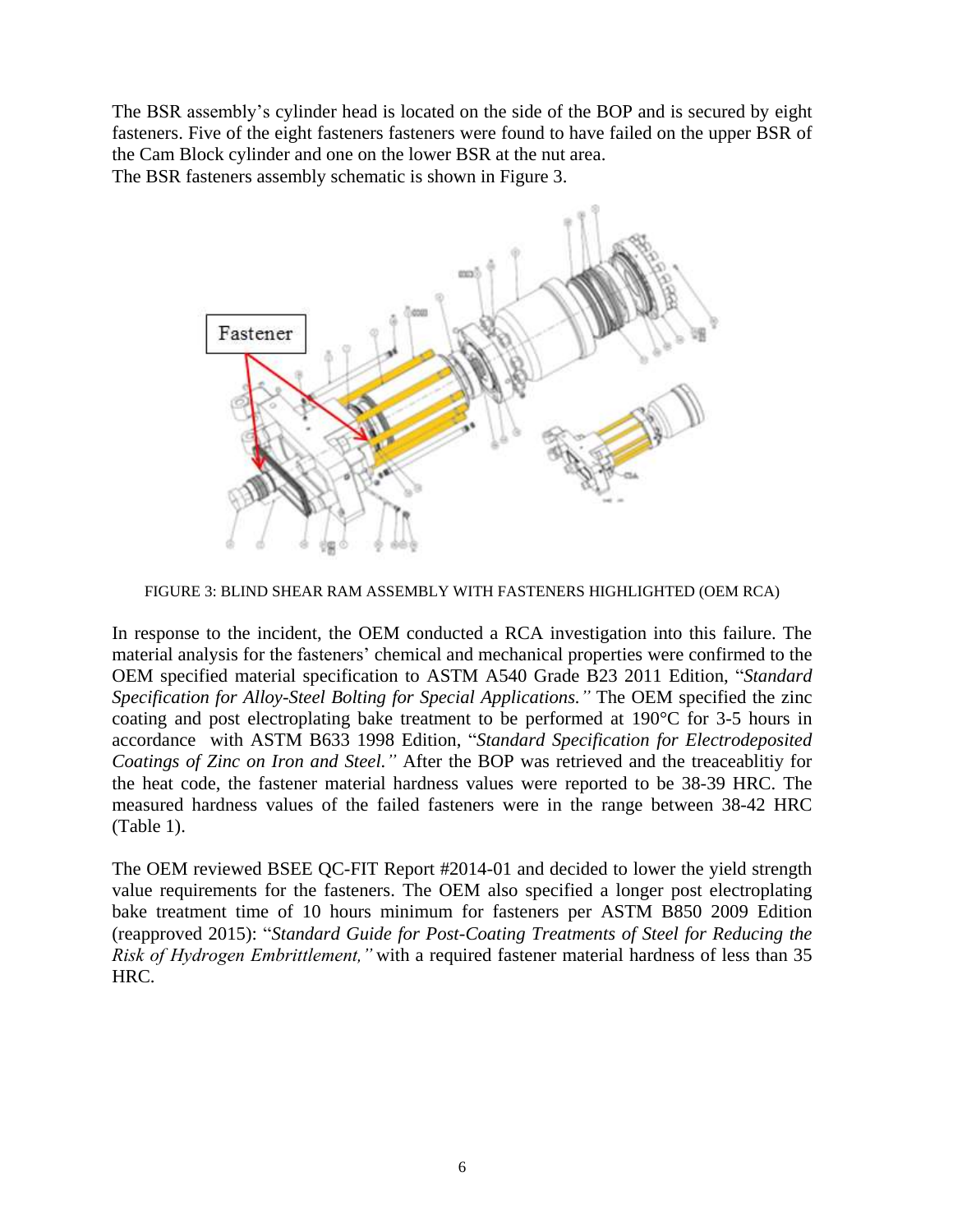# <span id="page-7-0"></span>**ASSESSMENT**

Following the discovery of the fasteners failure on the Noble Paul Romano, BSEE convened the Quality Control Failure Incident Team (QC-FIT) to conduct a technical evaluation of the equipment involved. The QC-FIT was tasked to determine if there were global quality assurance/quality control (QA/QC), technology, safety, and/or environmental concerns that needed further action by the BSEE or industry related to the design, manufacture and use of these fasteners on the Outer Continental Shelf (OCS) or globally. The QC-FIT technical evaluation consisted of the following: meetings with the operator, contractors, and OEMs; review of applicable reports, technical documents and industry standards. These activities provided relevant information about the fasteners' design, material properties, and manufacturing processes to ensure that the fasteners' design was fit for service. The OEM initiated a RCA evaluation to determine the root cause for the fasteners' failure.

#### **OEM AND THIRD PARTY ENGINEERING RCA INVESTIGATION**

The OEM initiated a RCA investigation using an independent third party test laboratory to determine the root cause of failure for the six of the eight fasteners (Figures 1 and 2). The RCA report by the independent third party test laboratory was provided to the OEM. BSEE contracted NASA as an independent third party test laboratory to analyze the failed fasteners. NASA provided their testing results with analyses to BSEE. The RCA investigation conducted by the OEM and the third party included a review of the fasteners' design, load conditions, and manufacturing and maintenance procedures, fasteners' chemical composition, material properties, microstructure, and an evaluation of the material specifications. In summary, the QC-FIT concluded the following:

- The chemical composition of the failed BSR fastener material met ASTM A540 B23, 2011Edition as specified by the OEM.
- The fasteners were zinc plated in accordance to ASTM B633 1998 publication. The OEM specified improper post electroplating bake treatment with temperature of  $190^{\circ}$ C and for 3 hours. The measured hardness values range of the bolt shank material was as high as 42 HRC (Table 1). In response to this failure, the OEM revised their design specification to material with lower hardness values of 31-34 HRC which meets the requirements of API 20E, First Edition, June 2013, *"Alloy and Carbon Steel Bolting for Use in the Petroleum and Natural Gas Industry."*
- The original fasteners had higher material yield strength value to contain the force of the 18" booster and the 14" Poslock. A finite element analysis (FEA) was conducted on the door assembly, which revealed that the maximum allowable tensile stress exceeded 83% of the minimum yield strength limit allowable per API 16A Third Edition, reaffirmed in 2010. The OEM lowered the fastener's material yield strength and the maximum allowable tensile stress values to within the limits of 83% of minimum yield strength limit.
- Metallographic evaluation included macroscopic and microscopic methods for identification of the failure mechanism for the bolt failure. The microstructures of the failed surface, multiple threaded areas, and thread root were examined by optical microscopy.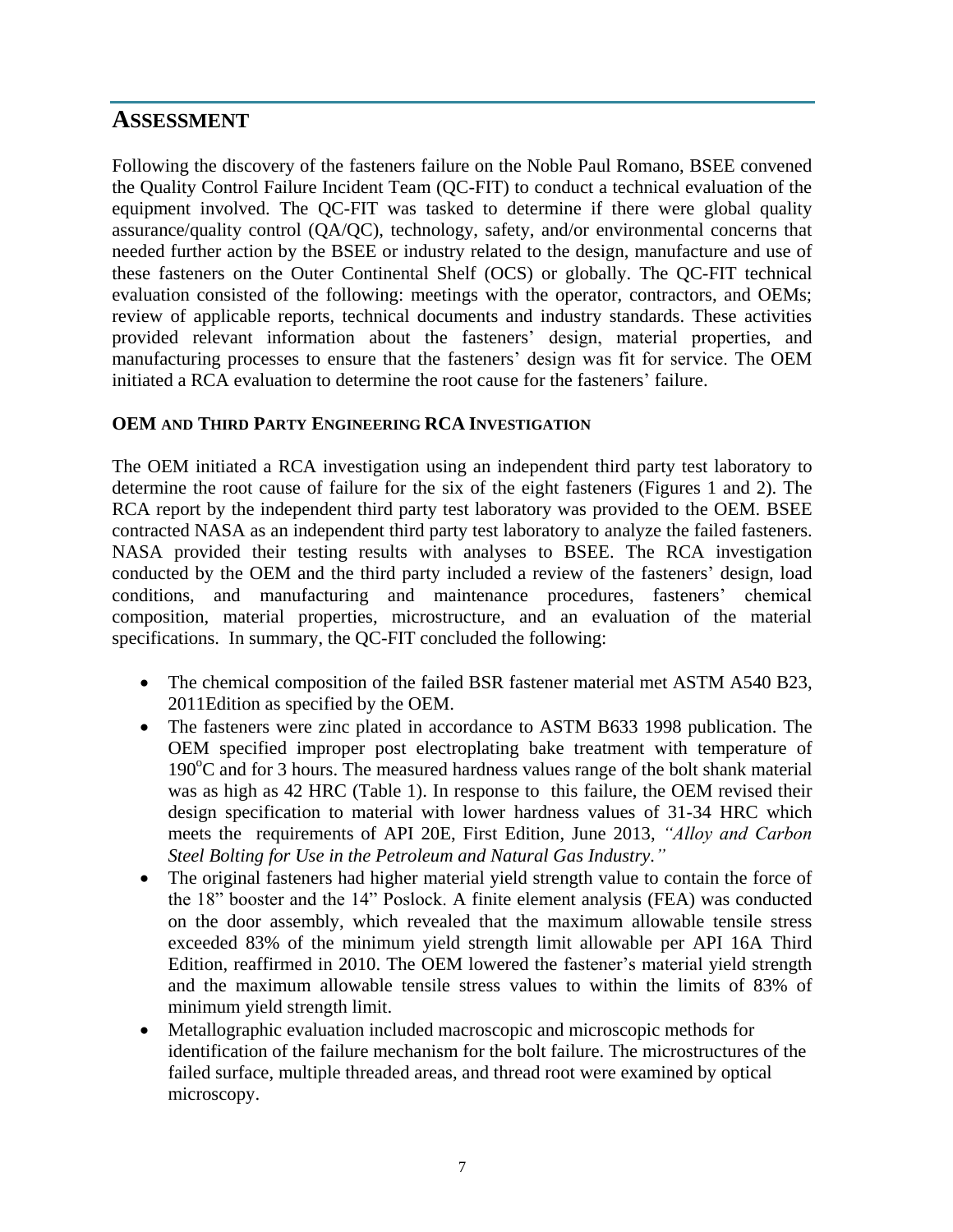o Macroscopic evaluation show tear lines indicating two primary fracture initiation locations, identified by the black and yellow arrows (Figure 4) of the failure at the nut end of the fastener and the direction of the propagation of the crack indicated by the yellow arrows (Figures 5). These primary fracture location could be at the location where pre-existing cracks, as shown in Figure 8, that may be present due to higher strength material properties and inadequate heat treatment. Cracks were also observed in multiple threads below the fracture surface. Figure 6 shows fluorescent dye penetrant test identifying the crack and its propagation across multiple threads of the bolt. These cracks could have been generated during the fracture of the bolt.



FIGURE 4: FRACTURE INITIATION AT NUT END (BSEE RCA)



FIGURE 5: CRACKS THAT EXTEND INTO THE THREADS BELOW THE FRACTURE FACE (BSEE RCA)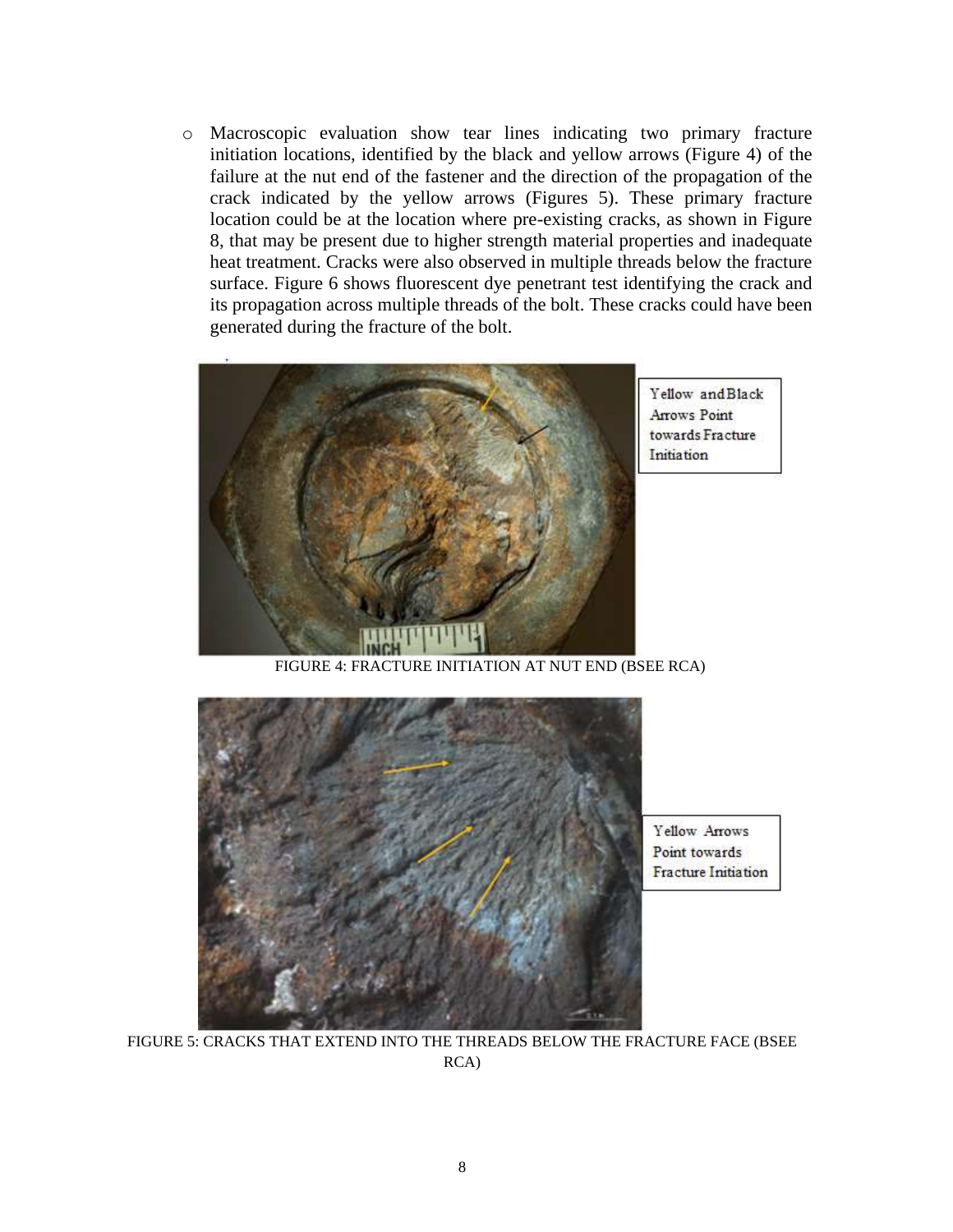

FIGURE 6: CRACKS PROPOGATION THAT EXTEND INTO THE THREADS BELOW THE FRACTURE FACE INTO THE THREADS (OEM RCA)

o Microscopic evaluation was conducted in the areas of the threads. Cracks were observed in the thread root areas identified by yellow arrows as stress cracks as seen in Figure 7. Cross-section of the thread shows crack initiation at the thread root and propagating towards the center of the fastener as seen in Figure 8. The fracture surface of Figure 7 was further evaluated at a higher magnification. Figure 9 shows intergranular fracture typical of hydrogen embrittlement. This metallograph indicates that the material is susceptible to hydrogen embrittlement or hydrogen induced stress cracking (HISC) in the presence of hydrogen ions. Hydrogen remains trapped in the material if improper post electroplating bake treatment is performed. When stresses are applied to the fasteners during installation, i.e. bolt torqueing, or the system load condition, this entrapped hydrogen could lead to HISC.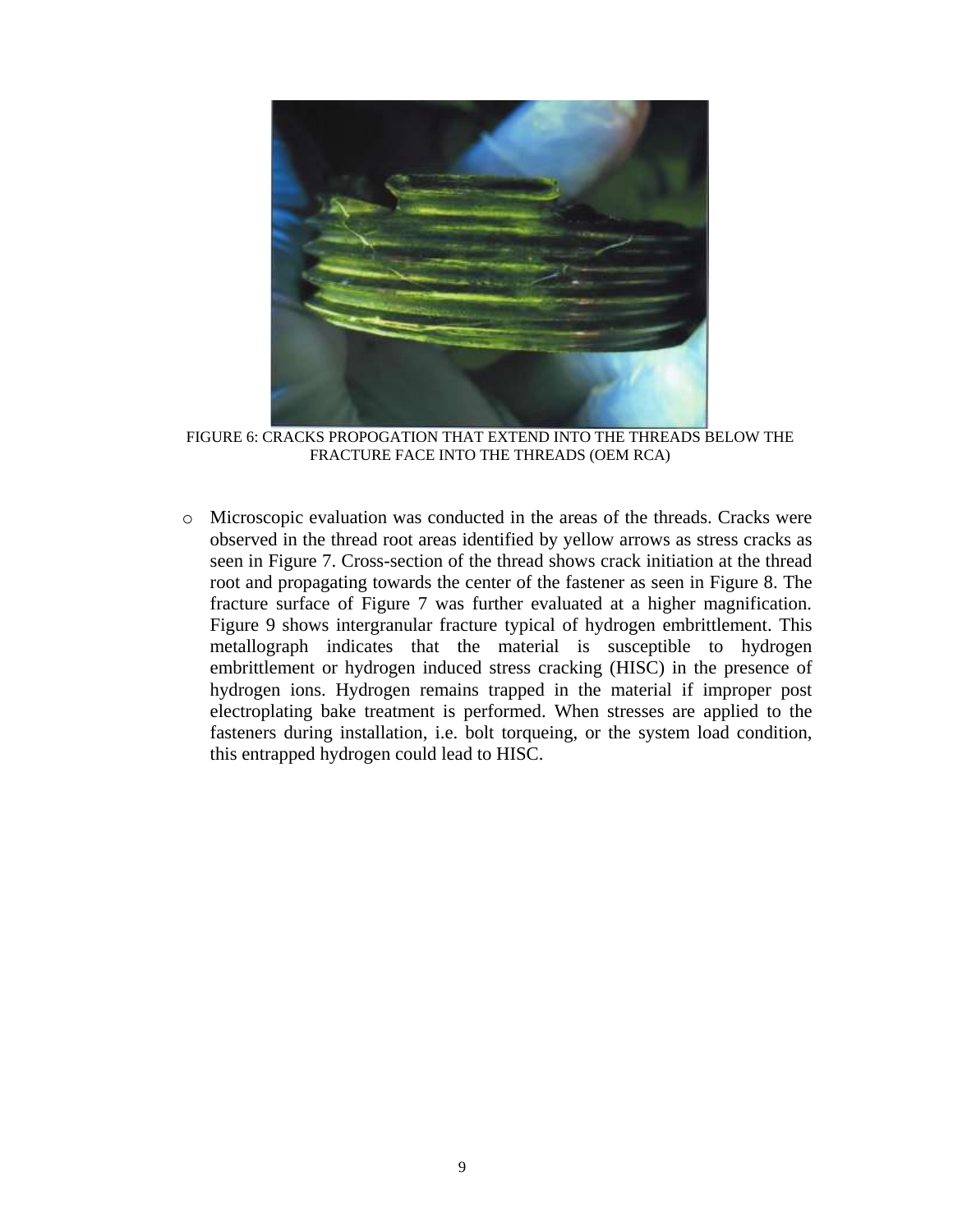

FIGURE **7**: CRACKS OBSERVED IN THREAD AND THREAD ROOT NEAR FRACTURE (BSEE RCA)



FIGURE 4: CRACK INITIATION AT THE THREAD ROOT (INTACT OTHER END OF THE FRACTURED FASTENER – BSEE RCA)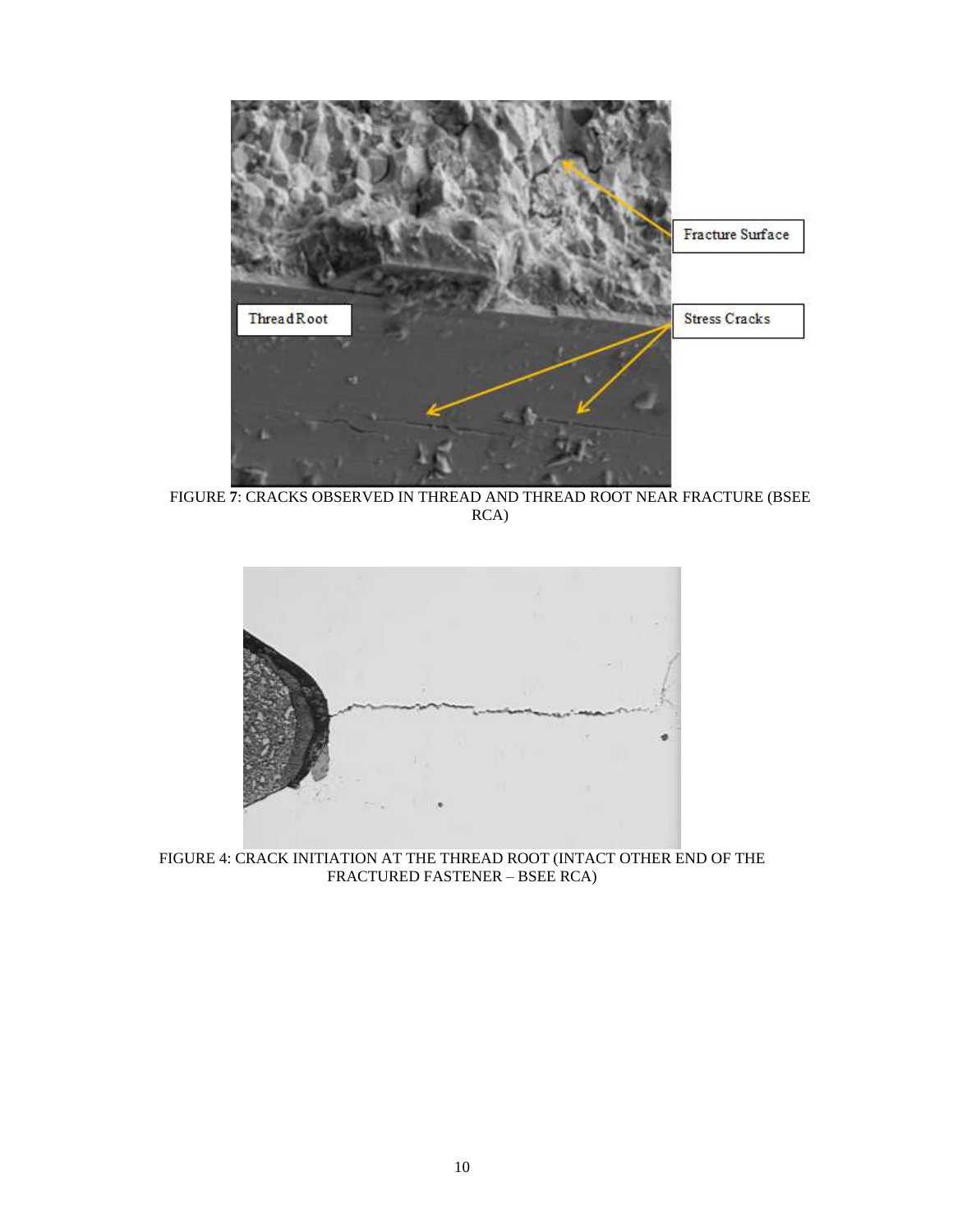

FIGURE 5: SEM MICROGRAPH OF THE INTERGRANULAR FRACTURE (BSEE RCA)

In response to the OEM's RCA analysis, BSEE recommends the following:

- The OEM should conduct a FEA on the design of the new fasteners to ensure that operational stress concentrations and load levels remain within the designed load limits.
- The OEM should verify the material test certificates for the fasteners that it meets the OEM's material design specification requirements (for e.g. alloy chemistry, coatings, and mechanical properties – yield strength, ultimate tensile strength, hardness, etc.) and are manufactured to the latest revision of specified industry standards specification.

# <span id="page-11-0"></span>**POTENTIAL CONTRIBUTING FACTORS**

The RCA investigations by the OEM contracted test laboratory identified the following potential contributing factors to fasteners' failure:

- An FEA conducted on the door assembly revealed that the maximum allowable tensile stress exceeded the 83% of the minimum yield strength limit of API 16A Third Edition, reaffirmed in 2010.
- The OEM specified ASTM B 633, 1998 Edition with improper post electroplating bake treatment of 190<sup>0</sup>C for 3 hours which resulted in a measured hardness values range of 38-42 HRC and could lead to hydrogen embrittlement.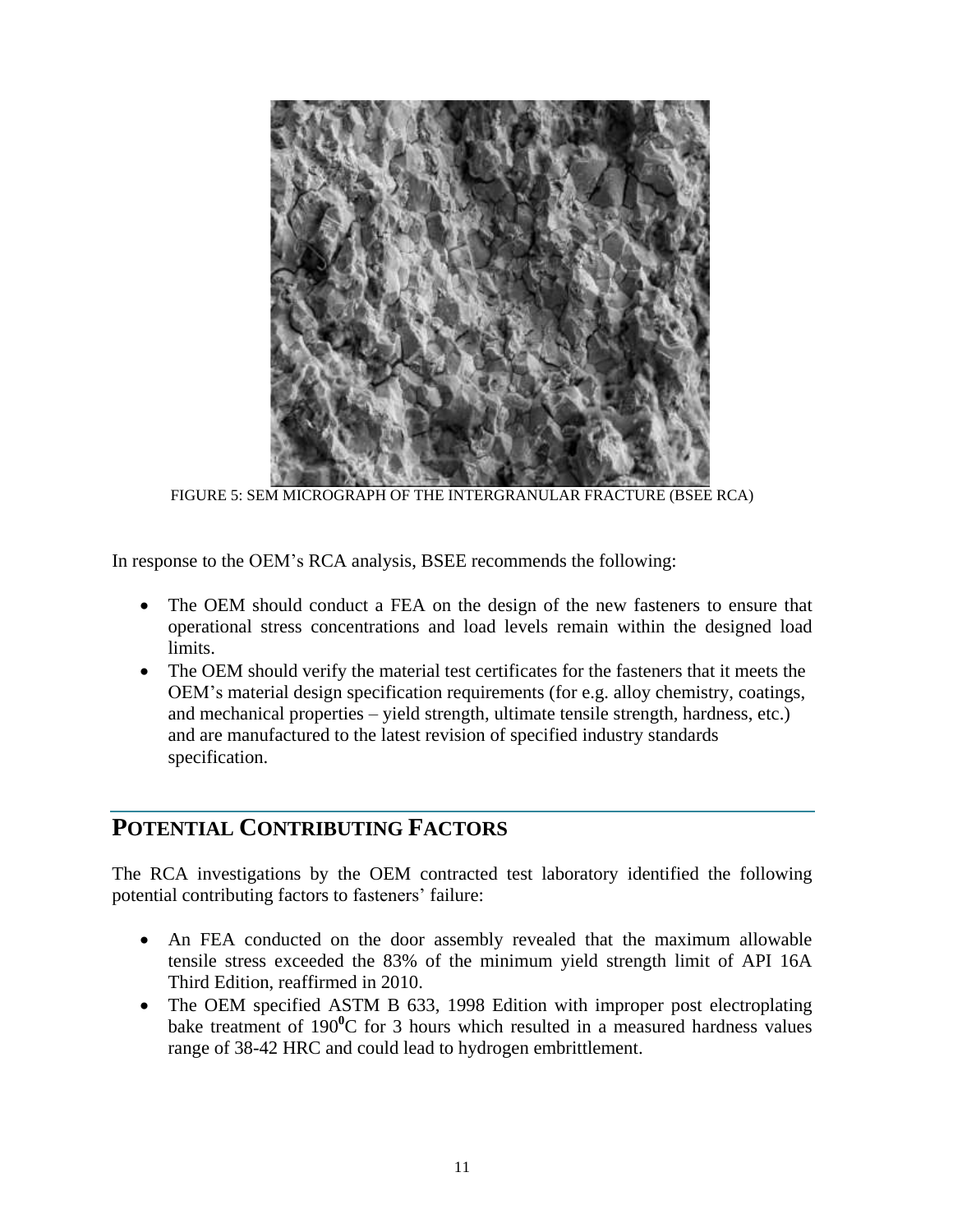# <span id="page-12-0"></span>**APPLICABLE INDUSTRY STANDARDS**

#### **MATERIAL PROPERTIES**

The API Spec 20E *"Alloy and Carbon Steel Bolting for Use in the Petroleum and Natural Gas Industry"* First Edition was published in June of 2013 with Addendum 1 published in June 2016. API 20E specifies the requirements for the qualification, production, and documentation of alloy and carbon steel bolting used in oil and gas applications. This standard provides guidance for consistency in material property requirements for fasteners to be used for the required design load conditions, its manufacturing processes for the reproducibility and verification of the fasteners' function and that it is fit for service.

#### **QUALITY ASSURANCE**

API Spec. Q1 Ninth Edition, June 2013:*"Specification for Quality Management System Requirements for Manufacturing Organizations for the Petroleum and Natural Gas Industry"*, API Spec. Q2, First Edition, June 2016: *"Specification for Quality Management System Requirements for Service Supply Organizations for the Petroleum and Natural Gas Industry"* and API Standard 18LCM First Edition, 2016: *"Standard for Product Lifecycle Management for the Petroleum and Natural Gas Industry"* to be published in the next few months addresses quality management, equipment tractability and service risk for manufacturing organizations and service supply organizations, covering both products and services used in the oil and gas industry. The goals of these standards are to improve the manufacturing processes, the overall quality and the reliability of the equipment being used throughout the functional lifecycle.

API Spec. Q1 Ninth Edition was developed to address quality management systems for organizations that manufacture products or provide manufacturing-related services under a product specification for use in the petroleum and natural gas industry. It defines the fundamental quality management system requirements for those claiming conformance to the requirements of this specification and also provides guidance for the following:

- API may audit subcontracted second and third-tier vendors who perform manufacturing processes, to ensure their compliance with the requirements of the applicable standards.
- Verification of the design and manufacturing processes at each stage of an OEM's supply chain. QA/QC practices should include controls for producing expected products, identifying non-conformities and their compliance with the requirements of applicable API product specifications and/or standards.

In the case of this evaluation, the fasteners failure falls under API Q1 Ninth Edition the "Control of Nonconforming Product" section. This specification outlines guidance for identifying product failures after delivery and the appropriate action to address the effects of nonconformance. If the design and risk assessment criteria were followed as per API Specification Q1 design and development guidelines, the associated risk of the fastener failure may have been identified.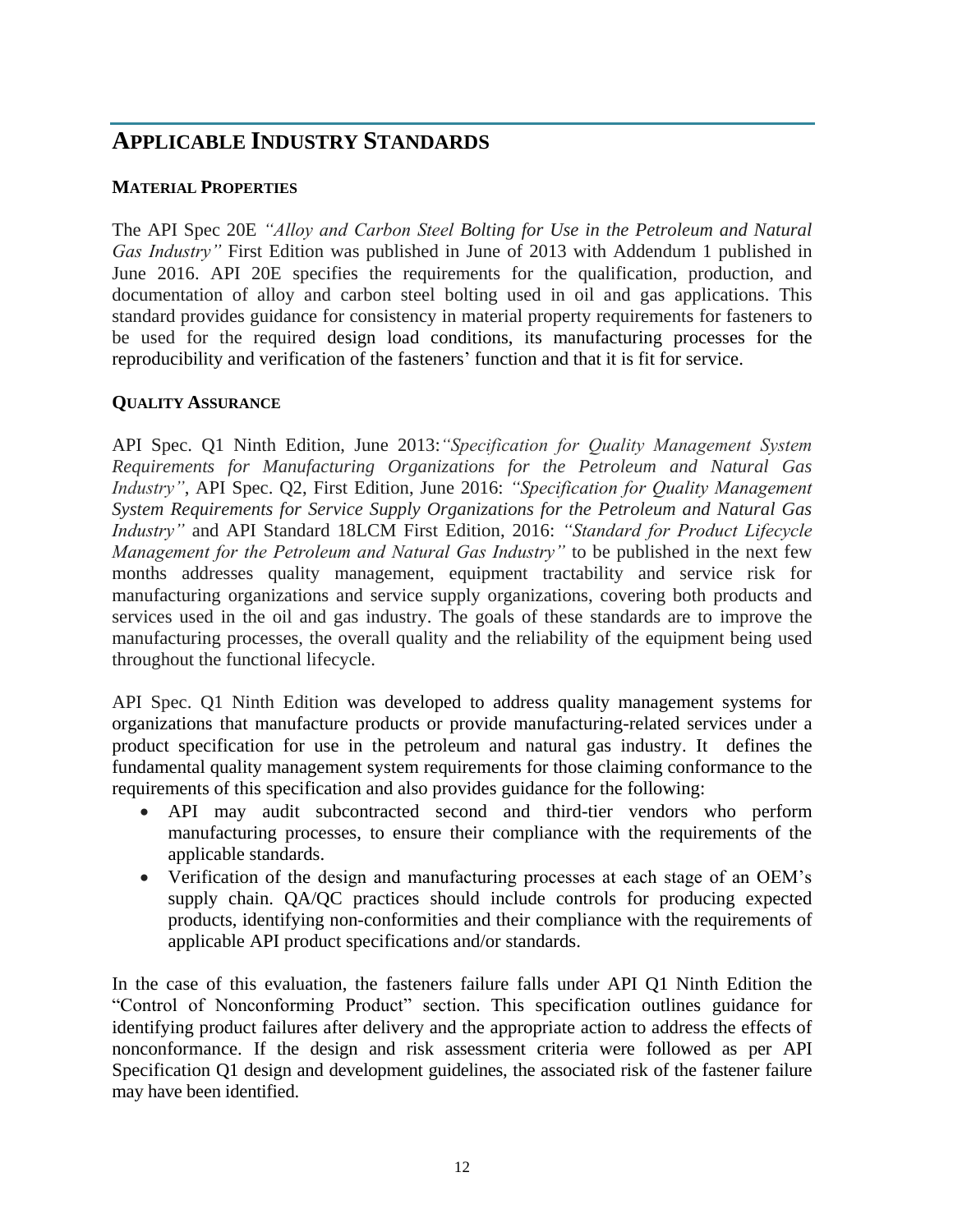API Specification Q2 First Edition June 2016 defines the process and risk based QMS requirements and service controls for the service supply organizations.

QMS is in reference to API Q1 & API Q2 specifications where these industry standards establish minimum requirements for organizations that manufacture products or provide services or service-related products for use in the petroleum and natural gas industry.

API Standard 18LCM *"Standard for Product Life Cycle Management,"* First Edition, will be published in the next few months . This new standard will address the lifecycle management of equipment used in the petroleum and natural gas industry. When complete, this standard will provide guidance for tracking a piece of equipment's compliance to its original and/or current manufacturing and design requirements, product standards, and industry/product-specific technical and regulatory requirements.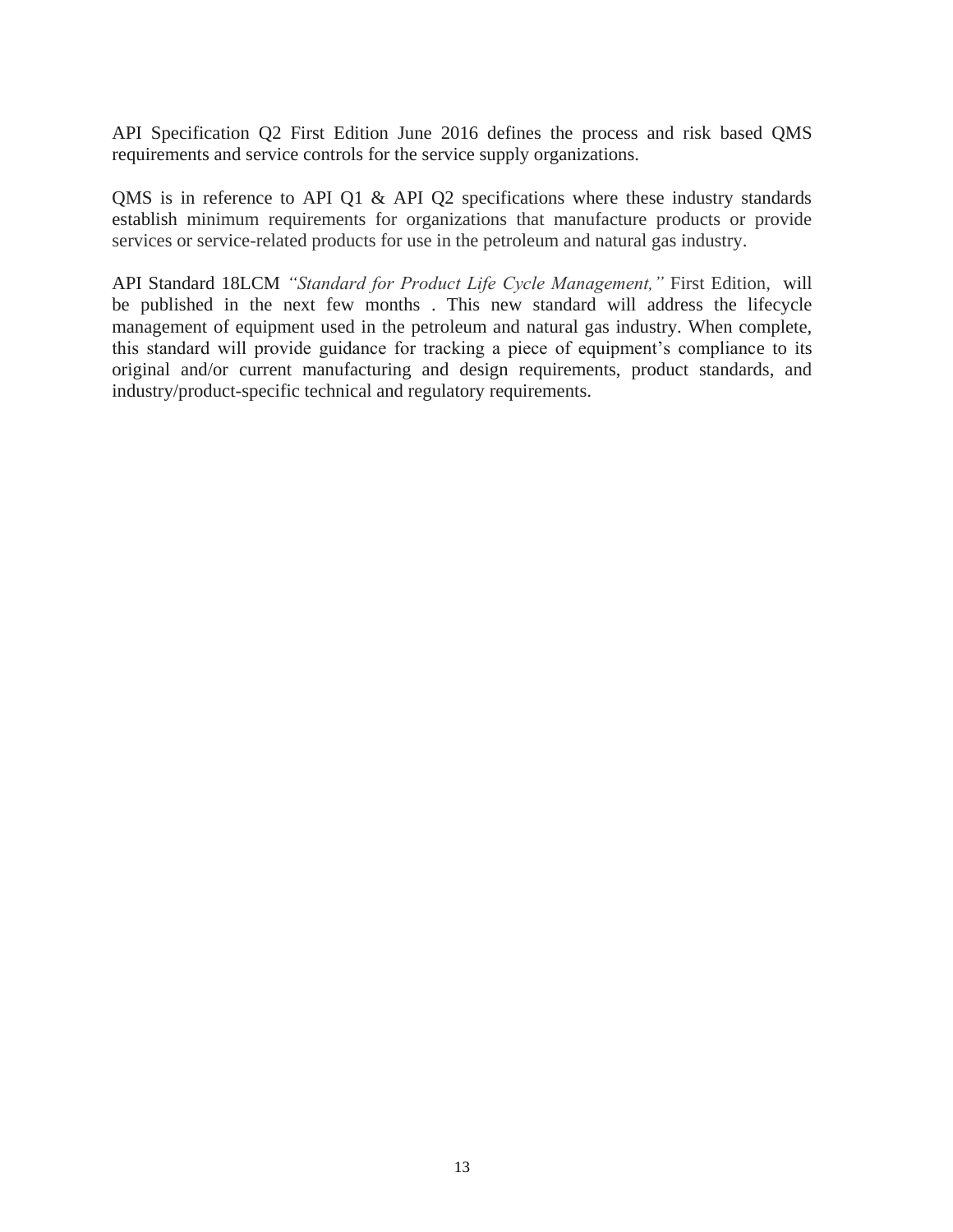## <span id="page-14-0"></span>**SUMMARY OF RECOMMENDATIONS**

As a result of these findings from this QC-FIT evaluation, in the interest of safety, BSEE recommends the following:

- The OEM should review the following for the fasteners: design,load, material specification, torque specification based on the lubricant used, installation, maintenance, fatigue and its impact on the functional performance for fasteners in other locations such as BOP shear blades, LMRP assemblies, etc.
- BSEE agrees with the OEM's recommendation to replace the fasteners with higher hardness values of 38-42 HRC with revised fasteners with lower hardness values of 31-34 HRC.
- The operators and inspectors should understand that the fasteners failures are not limited to BOP BSR fasteners, but failures may occur with fasteners with higher hardness values used in other locations such as BOP shear blades, LMRP assemblies, etc.
- The OEM should follow appropriate sections from the latest revision of API 20E *First Edition, June 2013* "*Alloy and Carbon Steel Fastening for Use in the Petroleum and Natural Gas Industries,"* ASTM B633 2015 Edition, *"Standard Specification for Electrodeposited Coatings of Zinc on Iron and Steel,"* ASTM B849 2002 Edition (reapproved 2013), *"Standard Specification for Pre-Treatments of Iron or Steel for Reducing Risk of Hydrogen Embrittlement"* & ASTM B850 1998 Edition (reapproved 2015), *"Standard for Post-Coating Treatments of Steel for Reducing the Risk of Hydrogen Embrittlement,"* industry standards specification for fastener manufacturing.
- Industry should perform a comprehensive review of relevant industry standards API, ASTM, ASME, NACE, NORSOK, ISO etc. and develop consistent guidance for ideal material property requirements for subsea critical equipment fastener manufacturing. The review should also include a comprehensive analysis of manufacturing best practices and environmental service conditions for subsea fasteners.
- As noted in the previous H4 bolt and HC Connector QC-FIT reports, industry needs to develop a common database to ensure that the data for bolt failures of components used on safety critical equipment are collected, analyzed, and the recommended replacements are shared with industry and BSEE.
- Existing industry practices and BSEE regulations related to QA/QC and quality management systems may not be adequate to ensure that components were manufactured as "fit for service" at all levels of manufacturing supply chain. QA/QC practices should include controls for producing products and identifying nonconformities to industry standards and specifications.
- Industry should evaluate the latest edition of API Specification Q1, Ninth Edition, June 2013 including the addendums, *"Specification of Quality Management Systems Requirements for Manufacturing Organizations for the Petroleum and Gas Industry"* for the following:
	- o This evaluation should also help develop and implement improvements to address the oversight and auditing of subcontracted second-tier, third-tier and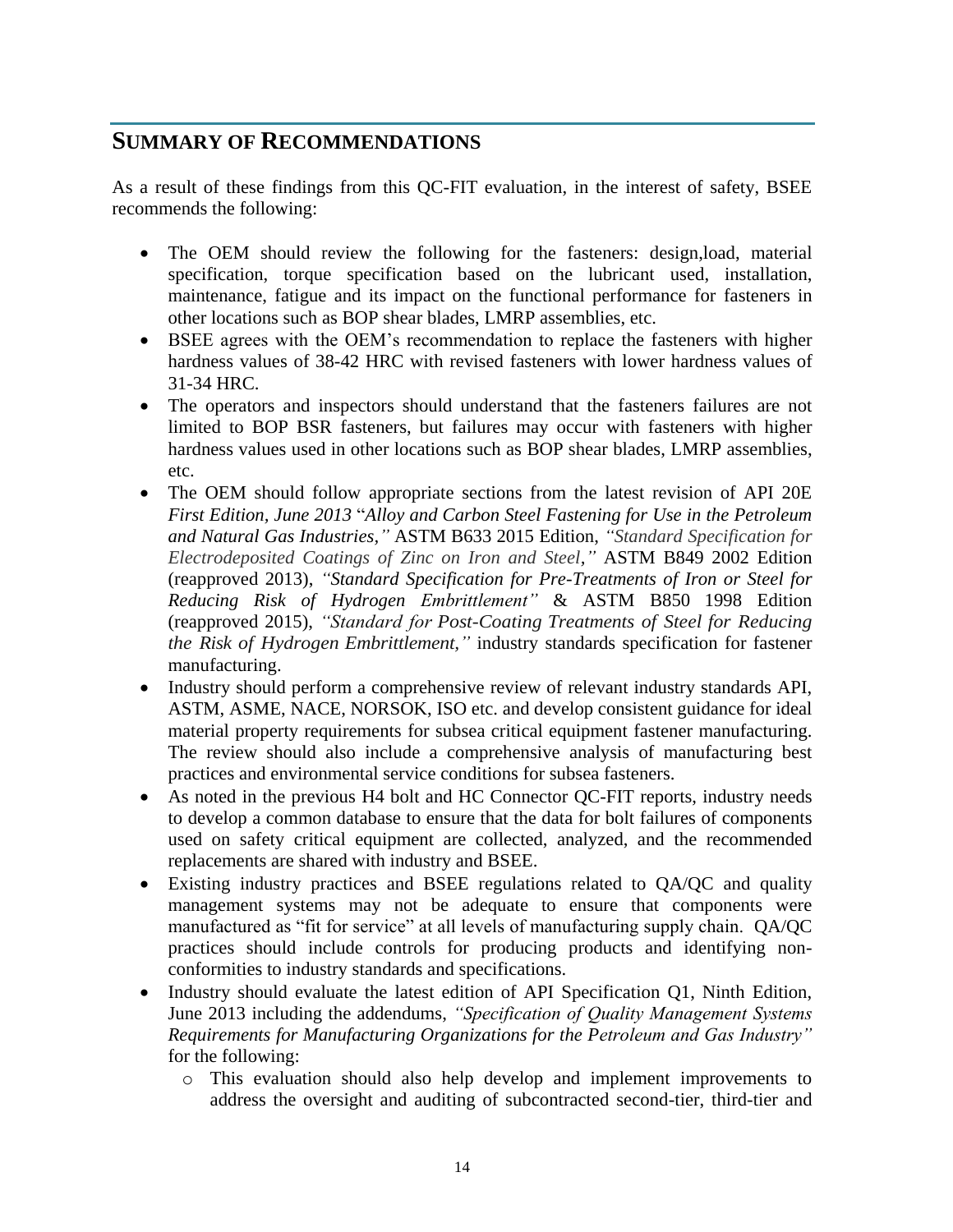lower tiered vendors who perform a manufacturing process in the manufacturing chain. This requirement would ensure proper manufacturing at the lowest levels.

- o Ensure that the API monogram program provides sufficient audit mechanism such that the OEMs are in full compliance with API Spec. Q1 Ninth Edition.
- BSEE should review the latest edition of API Specification Q1 Ninth Edition for consideration to be incorporated into regulations. This specification defines the fundamental quality management system requirements for those claiming conformance to the requirements of this specification and help ensure that a piece of equipment is manufactured per the OEM's QMS specified requirements. API Spec. Q1 Ninth Edition also emphasizes for the following:
	- a. API may audit subcontracted second and third-tier vendors who perform manufacturing processes, to ensure their compliance with the requirements of the applicable standards.
	- b. Verification of the design, development and manufacturing processes at each stage of an OEM's supply chain. QA/QC practices should include controls for producing expected products, identifying non-conformities and their compliance with the requirements of applicable API product specifications and/or standards.
- BSEE and/or industry should consider conducting a joint industry research project on fasteners to determine the ideal material and coating properties, design, related torque specification based on the lubricant used, installation, maintenance, fatigue, fastener thread manufacture, load capacity, cathodic protection, and the impact of the stress load conditions on the fastener performance and reliability during subsea service.
- BSEE should closely monitor the industry's adoption of API Specification Q2, First Edition, June 2016, "*Specification for Quality Management System Requirement for Service Supply Organizations for the Petroleum and Gas Industries"* and consider whether this specification should be incorporated into regulations. This specification defines the process and risk based QMS requirements and provides guidance ensuring that a piece of equipment is manufactured per the OEM's requirements.
- API Standard 18LCM, First Edition, *"Standard for Product Lifecycle Management for the Petroleum and Natural Gas Industry"* will be published in the next few month. BSEE should review this specification for consideration to incorporate into regulations.
- BSEE should evaluate API Spec 20E First Edition, June 2013, "Alloy and Carbon Steel Bolting for Use in the Petroleum and Natural Gas Industry" for incorporation by reference into regulations for consistency in material property requirements, with the aim to improve offshore safety and environmental protection.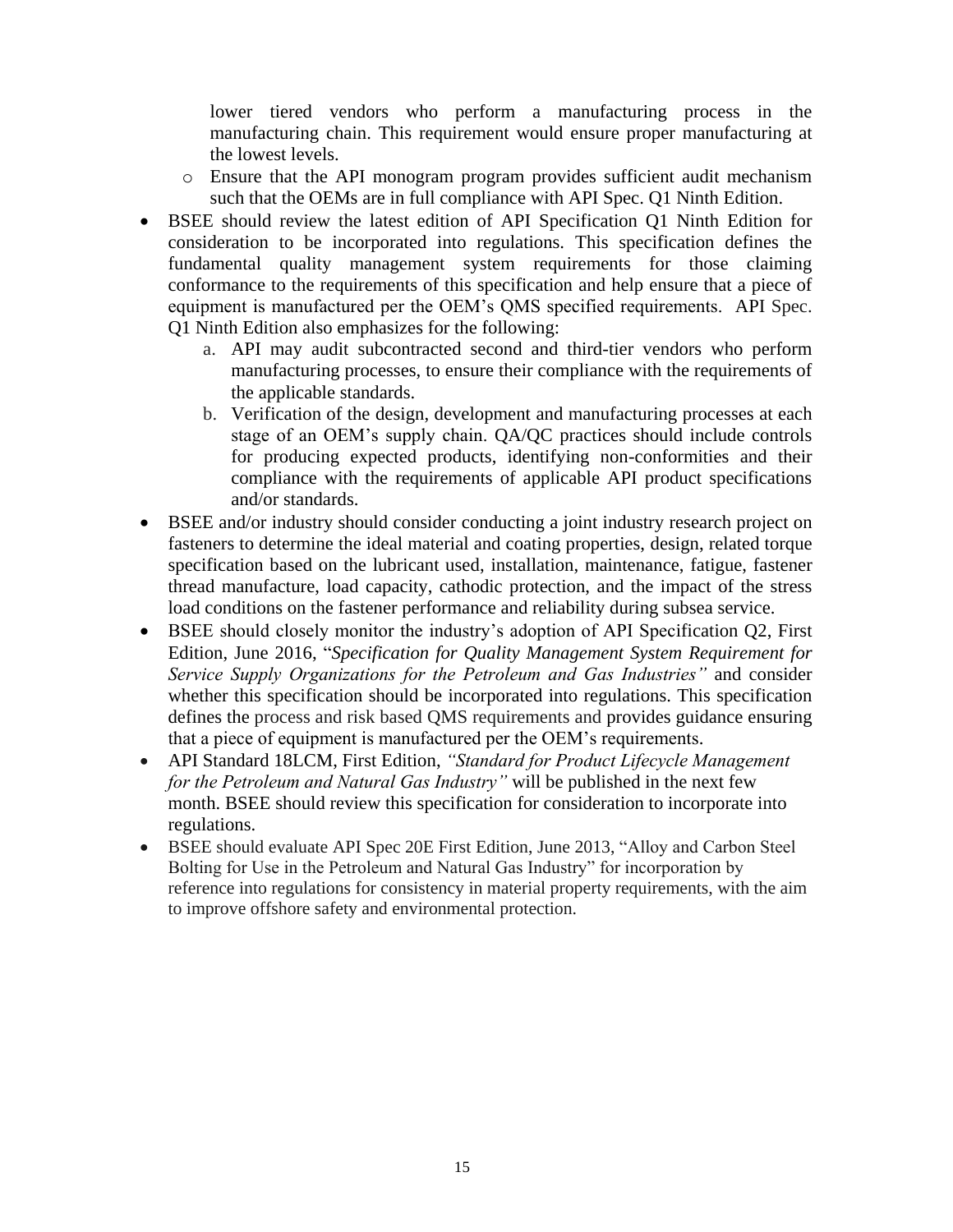|          | Rockwell Hardness C (HRC) |         |         |
|----------|---------------------------|---------|---------|
| Fastener | Minimum                   | Maximum | Average |
|          |                           | 42      |         |
|          |                           | 4       | 40.5    |
|          |                           | 42      |         |
|          |                           | 42      |         |
|          | 37                        | 39      | 38      |
|          | 38                        |         | 39      |
|          | 40                        | 4       | 40.5    |
|          |                           |         |         |

**Table 1:** Measured Hardness Values of Fasteners (BSEE RCA)

The above table indicates that

- 1) Improper post electroplating bake treatment time led to higher hardness of the fastener material which would lead which could lead to failure due to hydrogen embrittlement as compared to the proposed bake time refered in ASTM B 850 2009 Edition.
- 2) The OEM did not meet the NORSOK M-001 Fifth Edition, September 2014 standard Section 6.1 states that "for submerged parts that may be exposed to cathodic protection (CP), for martensitic carbon, low-alloy and CRA, the hardness of any components shall not exceed 328 HB or 35 HRC.